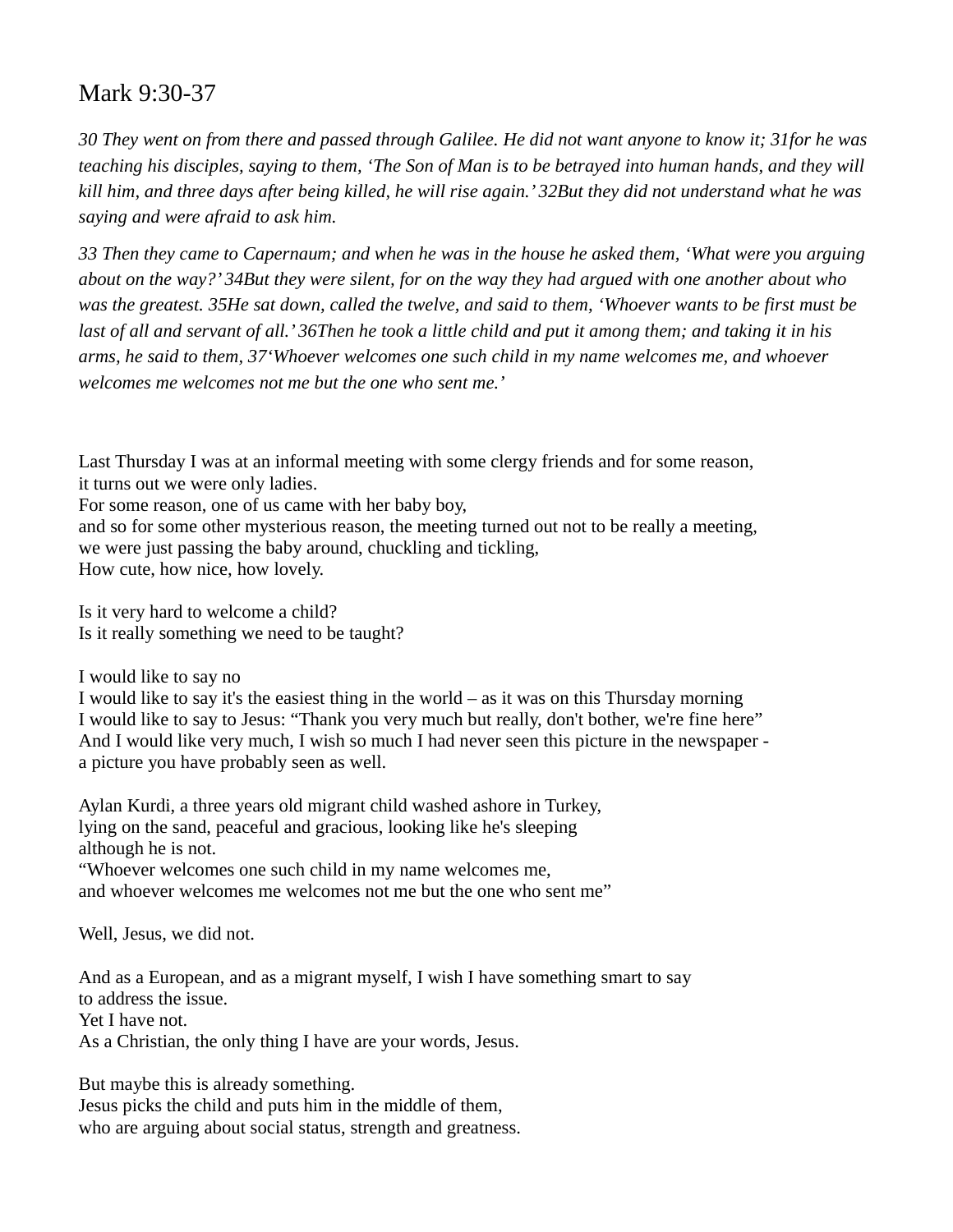A few weeks ago, I was touring in NYC and our guide,

speaking of a politician who seems to have always something really smart to say about immigration, and speaking of him, the guide said: "Really, this man, he is not afraid of anybody"

And because I had Jesus's words in my mind And because I saw the guy on TV saying We should be afraid of all these pregnant women crossing the Mexican border to give birth to little US citizens we will have to pay health insurance for I was thinking to myself: "This guy, really, he is very afraid of everybody"

This man, with all the power and the money, he feels threatened by a pregnant woman.

Well, you may be the greatest in NYC or on CNN But in the Kingdom of God, or at least in the Gospel, the only one who is afraid of a woman with child is King Herod.

Don't get me wrong, this is not to point a finger at because this arrogant attitude is the extreme example of this power we secretly worship or I would say – this power we hide behind

Because deep down inside ourselves we too are afraid Hopefully not of pregnant women But we are afraid of others, afraid of lacking, afraid of losing our privileges, afraid of losing control.

And although we pretend to be Christians, to keep the control we spend our life accumulating: stuff but also knowledge, diplomas, titles, relationships this is so much what we teach our own children: Be the best, be the greatest.

We want worldly power or we hide being this power because we're being of what might happen, we're afraid of life, afraid of death And as the disciples, afraid of what the kingdom is really about. We pretend to walk with Jesus, but we don't see and we don't listen and we don't understand Most of the time, we go on without asking a single question to the Master So sure of what we know, of what we do.

So today, Jesus asks us instead of teaching our own children to let our own children teach us

Children are not afraid of life and death until they realize we are Children are not afraid of others until we tell tell them to be Children are not afraid of losing, lacking or being forsaken until we make them experience it.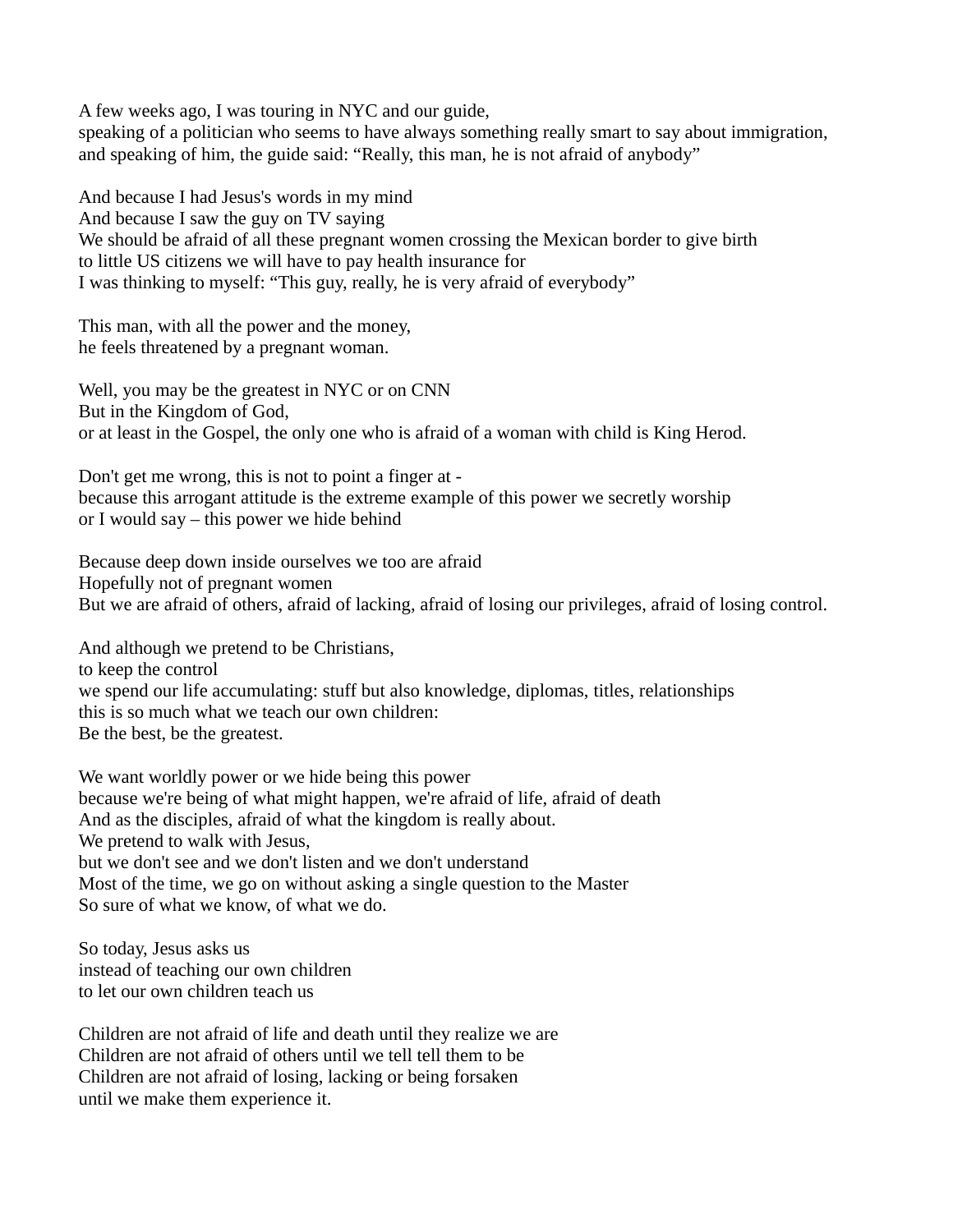As so as I was reading the Gospel,

and thanks to one of you who opened my ears during a Bible study, I realized that maybe, we are not so much invited to welcome the children as we are invited to welcome as a child. Welcome as a child.

In church, we always think about growing, and learning and strengthening But maybe sometimes Jesus wants us to decrease, to unlearn, to weaken Because we are already big enough And as the disciples we take all the space in the room.

I think this is what happens in this passage of Mark:

The disciples they already know so much Their only way to take the next step, to be able to follow Jesus to the cross, the only way is to u-learn to let go, to renounce their knowledge and power so that God can reveals to them what the kingdom is all about.

So what is the kingdom all about? Well, we all have the answer the kingdom of God is about love – we all know that.

But love can be so many things, right?

There is this pop song that parodies Corinthians 13 and goes: Love is patient, Love is selfless, Love is hopeful, Love is kind Love is jealous, Love is selfish, Love is helpless, Love is blind And it resonates because we know that only too well – Love can be whatever we want it to be.

Well, Jesus sings his own song today and says: Love is to welcome and love is to serve. We wait to feel love to be welcoming and serving when actually, we should start welcoming and serving and welcoming and serving will teach us how to love.

It is the time we spend on people, the hard work we put in for them that turn us into loving people and that make people valuable to us They get the value of what we give up for them As a mother loves her child because she gives her life for him (or at least stays up all night) Jesus loves us because he gives his life for us.

Recently, I was serving in a food pantry and I saw this guy coming in the line He was carrying all sort of incredible trash in his kart You could smell it from afar and himself he looked like he hadn't showered for months and you know, it's sad but I could not help having this movement backwards.